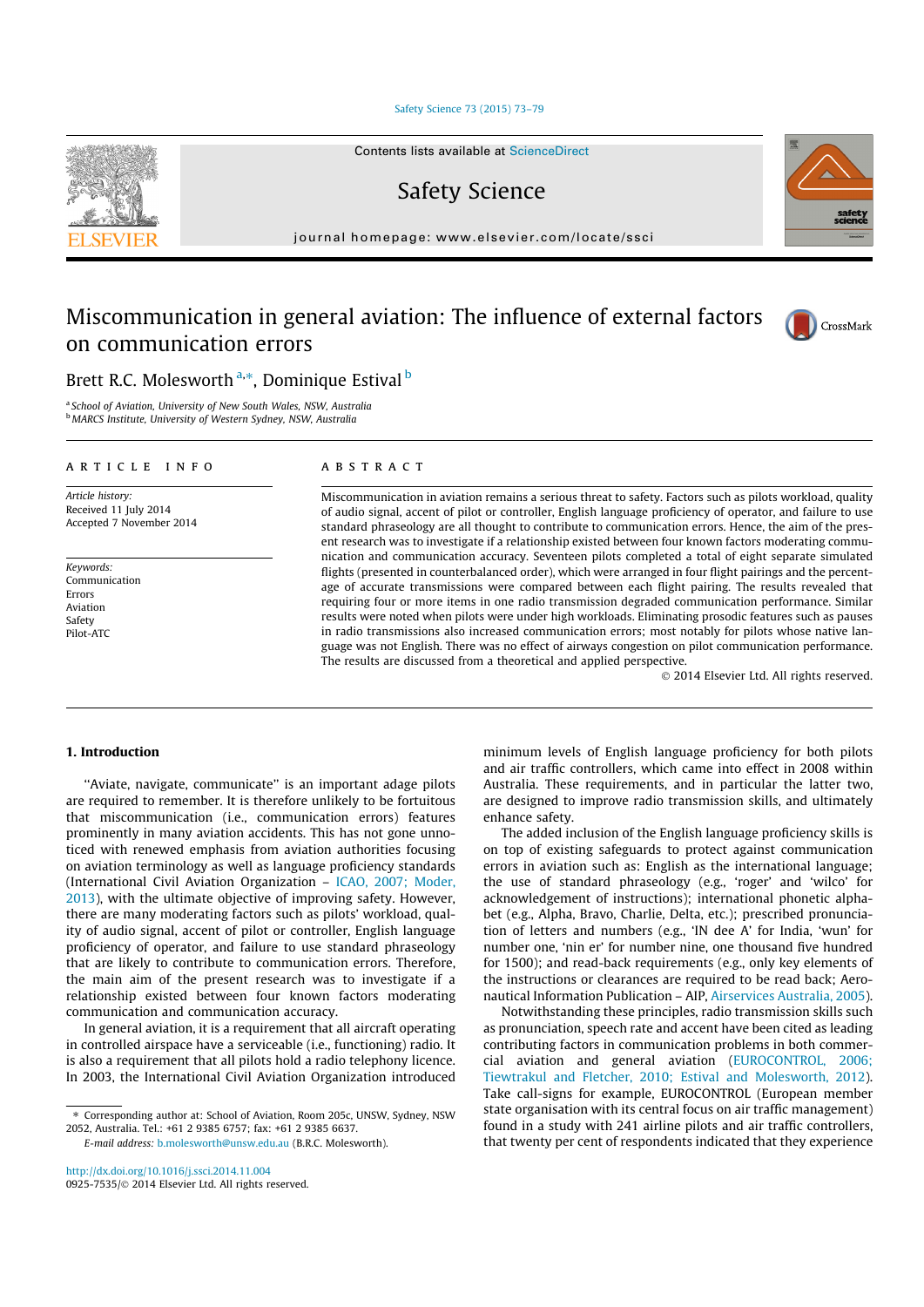communication problem with call signs on a weekly basis. Controller accent was cited as the leading contributing factor (34%) closely followed by controller speech rate (28%), pilot distraction (25%), pilot expectation (22%) and pilot fatigue (20%). Similar findings were evident when respondents were asked about frequency changes: controller accent (51%), controller speech rate (42%) and pilot distraction (43%).

Estival and Molesworth (2009) found similar results when they surveyed 36 pilots from various flight training institutions at Bankstown airport, in Sydney Australia about miscommunication in general aviation. When pilots were asked what they found most challenging in general aviation communication, pilots noted 'understanding other pilots' as most challenging. Subsequent comments from pilots indicated that communicating with non-native English speaking pilots was particularly challenging. In a follow-up study, with 83 pilots from various flight training institutions in both New South Wales (NSW) and the Australian Capital Territory (ACT) in Australia, they found similar results, with 'understanding other pilots as the most challenging aspect of communicating in aviation'. No differences were noted in responses based on native language background i.e., native English speaker (NS) and non-native English speakers (ESL), however understanding non-native English pilots featured predominantly as one issued raised by many pilots. When asked if they had been in a situation where they did not fully understand the instructions from air traffic control, over half of the pilots noted that they had. Estival and Molesworth interpreted these findings as evidence that poor communication skills were a likely factor leading to communication problems.

However, factors generally outside the pilot control can also contribute to miscommunication. For example, Barshi and Farris (2013) found in a pen and paper study with non-pilots that when four or more items were presented in one transmission, communication errors doubled compared to when there were three or fewer items in a transmission. The prosodic features of the message (i.e., intonation, pauses, and stress) may also contribute to communication errors (Estival and Molesworth, 2009). Moreover, presenting information in a transmission without pauses, or any emphasis on important words, is likely to add to communication errors. Pilot workload is also thought to add to communication errors (Lin et al., 2012), with communication itself further adding to workload (Linde and Shively, 1998). Congested radio frequencies are also thought to adversely affect communication performance (Morrow et al., 1993).

The present research attempts to extend the research conducted by EUROCONTROL (2006) and Estival and Molesworth (2009, 2012) with the intent to investigate the impact of factors outside the control of the pilot on communication errors. Specifically, the present research will seek to answer the following four questions:

- 1. Does the number of items in a transmission, such as four or more items per radio transmission increase pilot communication errors?
- 2. Do the prosodic features of a message, such as a radio transmission without pauses, increase pilot communication errors?
- 3. Is there a relationship between pilot workload and pilot communication errors?
- 4. Does airspace congestion adversely affect pilots' ability to communicate?

# 2. Method

## 2.1. Participants

Seventeen pilots (one female), eight of whom were native English speakers (NS) volunteered for the research. The average

age of the participants was  $30.82$  (SD = 13.97) years. The native language of the non-native English speakers (English as a second language - ESL) included: Cantonese (4), Chinese (1), Malayalam (1), Italian (1), Danish (1), Russian (1). On average, the ESL speakers reported to have spoken English for  $17.11$  (SD =  $11.96$ ; range 2–35) years. The research, including all stimuli was approved in advance by the University of Western Sydney Ethics Committee.

# 2.2. Design

The study comprised a  $2 \times 4$  mixed repeated measures design with language background as the between-groups factor containing two levels (NS vs. ESL), and flight scenario as the repeated measures factor containing four different flight pairings (Pauses, Information Density, Workload, and Frequency Congestion). The four flight pairings (eight flights in total) were presented in a counterbalanced order as per a  $4 \times 4$  Latin square design. A Latin Square design was chosen, as opposed to a balanced Latin square design, because of the undesirable adjacency which a balanced Latin Square would have given to the two flights in each pair. The dependent variable in all flights was communication accuracy.

The ATC transmissions (calls) played to the pilots were prerecorded as separate calls according to flight scenarios designed by the two researchers. The scenarios for each flight were recorded separately, with a male aviation professional with more than 30 years of flying experience as the ATCO. The calls for each flight were then concatenated in a single sound file, with time for pilot answers inserted between each ATC call. In total there were 126 transmission opportunities for each pilot throughout the eight different flights.

As can be seen in Table 1, there were four pairs of flights, with one of the test flights acting as the baseline (easy condition) and the other flight in the pair serving as the experimental flight. Three flight scenarios (flight pairings) were navigation flights, with the fourth scenario an approach to land at a local airport.

The first flight pairing compared read-back errors when ATC instructions contained pauses between items (Flight 1A) vs. no pauses between items (Flight 1B), i.e., 'Pause condition'. In other words, in the no pause condition (Flight 1B) the ATC instruction was one continuous utterance (e.g., ''ABC Camden Tower Maintain 3500 and maintain 160 Contact Sydney Centre on 124.55'').

The second flight pairing compared read-back errors when each ATC transmission contained no more than 3 items (Flight 2A) vs. when ATC instructions contained 4 or more items (Flight 2B), i.e., 'Information Density condition'. For example, compare the ATC transmission ''ABC, Sydney Centre. Climb to 4500. Track 250.'' in Flight 2A, with ''ABC, Sydney Centre, climb to 4500. Track 250. Traffic is a Cessna at your 9 o'clock, Report sighted.'' in Flight 2B.

| lavit l                               |  |  |  |
|---------------------------------------|--|--|--|
| Overview of the four flight pairings. |  |  |  |

Table 1

| Flight<br># | Flight description | Departure<br>point | Destination<br>point | # Of possible pilot<br>transmissions |
|-------------|--------------------|--------------------|----------------------|--------------------------------------|
| 1 A         | With pauses        | Camden             | Wollongong           | 16                                   |
| 1B          | Without pauses     | Camden             | Wollongong           | 16                                   |
| 2A          | 3 or fewer items   | Camden             | Goulburn             | 18                                   |
|             | per transmission   |                    |                      |                                      |
| 2B          | 4 or more items    | Camden             | Goulburn             | 20                                   |
|             | per transmission   |                    |                      |                                      |
| 3A          | Low workload       | Camden             | Canberra             | 13                                   |
| 3B          | High workload      | Camden             | Canberra             | 13                                   |
| 4A          | No radio           | Entry              | Bankstown            | 11                                   |
|             | congestion         | point 2RN          |                      |                                      |
| 4B          | High radio         | Entry              | <b>Bankstown</b>     | 11                                   |
|             | congestion         | point 2RN          |                      |                                      |
|             |                    |                    |                      |                                      |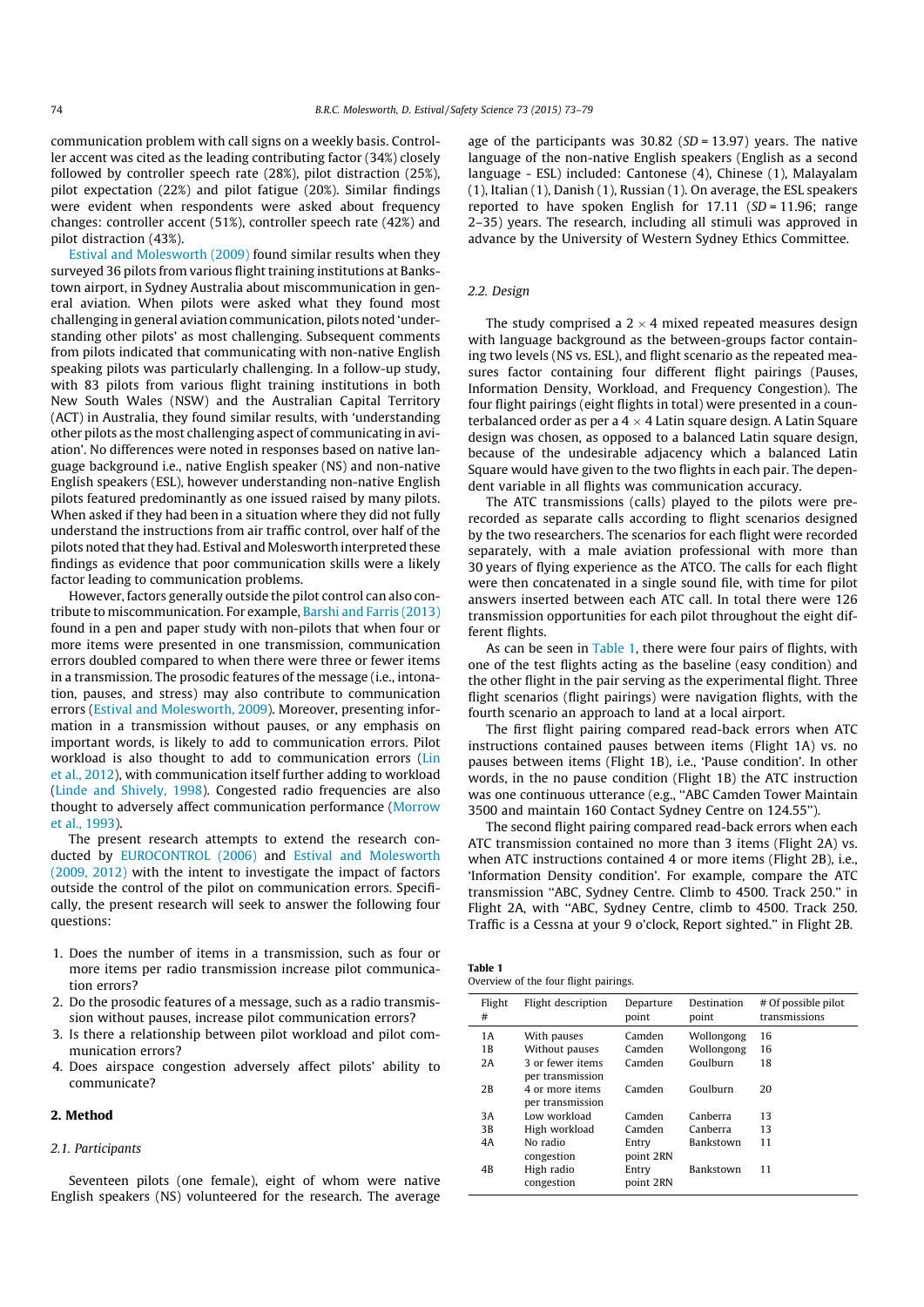The third flight pairing compared read-back errors when participants were under normal workload in a routine navigation flight (Flight 3A) vs. when participants were under high workload after being requested to perform in-flight fuel calculations due to adverse weather conditions in the same navigation scenario (Flight 3B), i.e., 'Workload condition'.

The final pairing compared read-back errors when air traffic in the area was sparse (Flight 4A) vs. when air traffic was congested (Flight 4B), i.e., 'Frequency Congestion condition'. Extra calls were recorded to simulate congested traffic at the airport and inserted between ATC transmissions to pilot flying. The expected pilot transmissions were the same in Flight 4A and Flight 4B.

The dependent variable in all flights was the percentage of correct transmissions to the total number of possible calls per flight. As can be seen in Table 1, this varied as a result of flight pairing.

## 2.3. Materials

The laboratory equipment comprised: X-Plane 6.21 featuring a Cessna 172 aircraft (with call sign ''ABC''), a Personal Aviation Training Devices (PCATD) with one twenty-one inch flat screen monitor, Elite rudder pedals, and two additional computers: one to play the audio stimuli (though an aviation headset) and one to record the pilot's responses (using the Audacity software).

The test documentation comprised: an information sheet, a consent form, and a demographics questionnaire asking participants to provide their age, sex, native language, number of years speaking English and flying experience.

### 2.4. Procedure

Participants were recruited through two methods. First, flyers advertising the research were placed at a number of different flight training schools at both Bankstown and Camden aerodromes in the Sydney basin, New South Wales (NSW) Australia. Second, students within the Bachelor of Aviation programme at the University of New South Wales were informed about the research during class and invited to place their name and contact details on a participant sign-up sheet. With all pilots, a mutually suitable time was arranged to conduct the research. On the day of the experiment, participants were asked to complete a consent form and a demographics questionnaire (age, sex, language background). They were then given instructions for each flight, consisting of weather forecast and a flight plan. The eight different test flights were presented in a Latin square design.

In order to replicate the applied environment as much as possible, reproduced aircraft noise of a Cessna 172 during cruise at 65 dBA was played throughout each flight. At the conclusion of the session, participants were thanked for their time and given their reimbursement (either \$50 cash or a book voucher to equivalent value). The average time to complete the task was 2 h for each pilot. A total of 17 pilots completed the task, for a total number of 136 flights. The data recorded for each flight was of two types, audio and pilot actions (basic flight performance parameters – heading and altitude).

# 3. Results

### 3.1. Overview of data analysis

The main aim of the present research was to investigate the relationship between some flight conditions and communication accuracy. Four different flight conditions were of particular interest: speed of ATC transmission, amount of information transmitted, workload and radio frequency congestion. Communications from pilots were recorded and accuracy was analysed for each of the flight pairings, in which one of the flights served as a baseline and the other flight as the experimental condition. Hence, a repeated measures analysis was conducted for each flight pairing. Since it has been previously been shown that it is a factor which affects aviation communication, language background (Jang et al., 2014), that is native English speakers (NS) vs. English as a Second Language speakers (ESL) featured as a between-groups factor IV in all analyses. In addition, and for similar reasons, pilot licensing qualifications, that is low level licence (Private Pilot Licence (PPL) or lower) vs. high level licence (Commercial Pilot Licence (CPL) or higher) served as the second between-groups factor IV in all analyses. Therefore, a series of  $2 \times 2 \times 2$  mixed repeated measures ANOVAs were conducted with percentage of accurate transmissions as the sole repeated measures dependent variable in each flight, and language background and licence qualification as the two between-groups factors.

The audio recordings were transcribed and each transmission was coded as 'Correct' or 'Incorrect', given a set of admissible variants for each pilot's read-back or report. For example, one Air Traffic Control (ATC) transmission provided during Flight 1A was ''Alpha Bravo Charlie climb to 4500, maintain 160''. In response, pilots should reply ''Climb to 4500, maintain 160. ABC''. Omitting "climb" or "maintain" was accepted, as per the AIP (Airservices Australia, 2005), but any other deviation from this response was coded as incorrect.

Due to technical issues, audio recordings for 6 flights were either lost or incomplete, with eighty-five possible pilot transmissions missing out of a total of 2142 transmission opportunities<sup>1</sup>. As recommend by Tabachnick and Fidell (2013) the entire data set was reviewed independently by two qualified professionals (researchers who both hold a CPL) and the missing data (number of Correct/Incorrect calls) was replaced through a process which involved the comparison of pilots' performance with their performance on other flights and with other pilots' performance across flights (Prior Knowledge Process; Tabachnick and Fidell, 2013).

Pilot radio transmissions occurred during a simulated flight, and specifically the transmissions from ATC instructed pilots to change heading, altitude, and radio frequency. Therefore it was important to ensure that pilots did not neglect their flying duties while communicating and the pilots' flight performance was monitored so as to exclude pilots who failed to follow ATC instructions. No pilots failed to follow ATC instructions and hence none were excluded.

#### 3.2. Pauses between items in ATC transmissions (Flights 1A and 1B)

Throughout each of the two flights (with pauses vs. no pauses between items in ATC transmissions), there were a total of 16 expected pilot transmissions (read-backs or reports). In order to determine if performance in terms of percentage of correct transmissions varied between the two different flight conditions, a mixed repeated measures analysis of variance (ANOVA), with native language as one of the between-groups factors and licence type as the second between-groups factor was employed. With the ANOVA test assumptions satisfactory, and alpha set at .05, the results failed to reveal a main effect for flight condition, or an interaction between flight condition and language background and between flight condition and licence type, largest F,  $F(1, 13)$  = .537, p = .477,  $\eta_{\rm p}^2$  = .040. There was however a three-way interaction between flight condition, language background and licence type,  $F(1, 13) = 5.797$ ,  $p = .032$ ,  $\eta_p^2 = .308$ .

<sup>&</sup>lt;sup>1</sup> Flight 1A, Participant 12, 6 transmissions; Flight 1B, Participant 15, 16 transmissions; Flight 2A, Participant 12, 18 transmissions; Flight 3A, Participant 12, 17 transmissions and Participant 13, 17 transmissions; Flight 4A, Participant 12, 11 transmissions.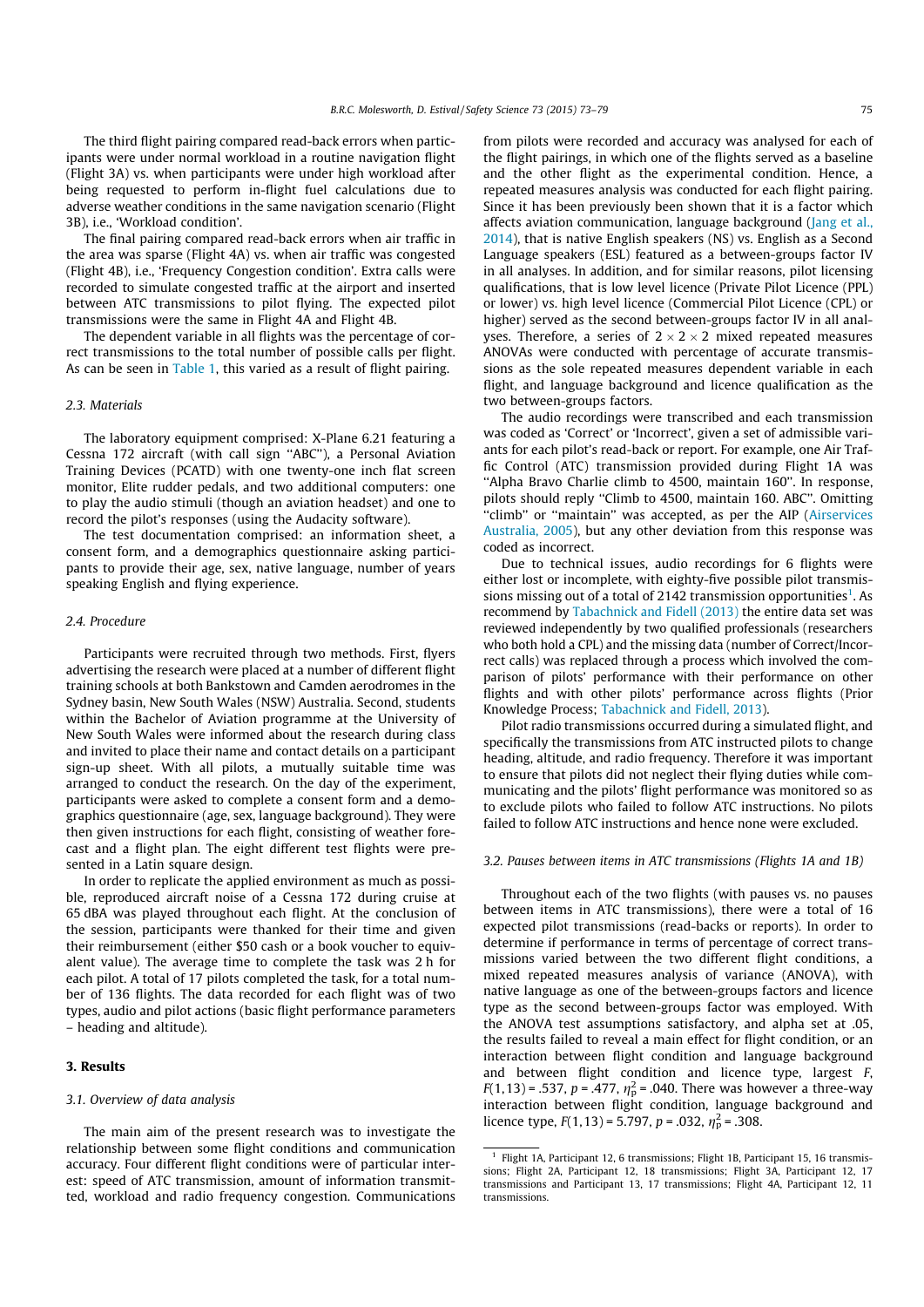The three-way interaction was analysed by simple effect analyses performed separately for Flights 1A and 1B using percentages of correct transmissions, with a Bonferroni adjusted alpha of .025 because of the two simple effects. In view of the small sample sizes, the non-parametric equivalent to the one-way ANOVA, namely Mann–Whitney U test, was employed. As can be seen in Fig. 1, notable performance differences were evident during Flight 1B for the ESL pilots only. Specifically, the Mann–Whitney nonparametric test indicated a marginally significant difference between groups based on flying qualifications (low pilot qualification vs. high pilot qualification),  $z$  (N = 9) = 1.99,  $p$  = .046. This result suggests that ESL pilots with low levels of pilot qualification found it more difficult to communicate accurately during the flight with no pauses in ATC communications than the other pilots.

The main effect for language background was significant,  $F(1, 13)$  = 15.56, p = .002,  $\eta_p^2$  = .545, and there was a main effect for pilot qualification,  $F(1, 13) = 4.746$ ,  $p = .048$ ,  $\eta_p^2 = .267$ , as well as an interaction between language background and pilot qualification,  $F(1, 13) = 4.746$ ,  $p = .048$ ,  $\eta_p^2 = .267$ . The percentage of correct transmissions for the NS group was  $65.63$  ( $SE = 3.08$ ) while the percentage of correct transmissions for the ESL group was 49.30 (SE = 2.53). This result suggests that ESL pilots found communicating more problematic in that condition, and as a result committed more communication errors than NS pilots.

The same was true for licence type. Pilots with a CPL or higher qualification had a greater number of accurate transmissions  $(62.11, SE = 2.43)$  compared to pilots with a PPL or lower pilot qualification (53.44,  $SE = 3.15$ ). This suggests that pilots holding a PPL or lower qualification found it more difficult to communicate accurately in that condition compared to pilots with a CPL or higher qualification (see Tables 2 and 3).

Since there was no main effect between flight condition and pilot qualification, two separate correlational analyses were performed, one for Flight 1A and one for Flight 1B, comparing total flying experience and communication accuracy. The experience of pilots in the study varied from ab initio pilots with as little as 42 flight hours to experienced pilots with as much as 3500 flight hours. The results of the two Pearson product–moment correlation failed to reveal a relationship between flight experience and communication accuracy, largest  $r(17) = -.346$ ,  $p = .173$ . This result suggests that what is important in terms of communication is the level of training received, as opposed to the number of hours flown.

### 3.3. Number of items per ATC transmission (Flights 2A and 2B)

Since the aim of this flight pairing was to examine the impact of the number of items per transmission (three or fewer items per transmission vs. four or more items per transmission), hence complexity of ATC transmissions on communication accuracy, the



Fig. 1. Percentage of accurate transmissions for Flight 1B, distributed across native language background (NS vs. ESL) and licence type (PPL or lower vs. CPL or higher).

#### Table 2

Percentage of correct transmissions for NS and ESL speakers distributed across the two flights in flight pairing 1 (pause vs. no pauses in ATC transmissions).

| Flight condition                                          | Native language background |               |                |               |  |
|-----------------------------------------------------------|----------------------------|---------------|----------------|---------------|--|
|                                                           | ESL $(n=9)$                | SD            | $NS(n=8)$      | SD.           |  |
| F <sub>1</sub> A (pauses)<br>F <sub>1</sub> B (no pauses) | 48.61<br>49.31             | 8.72<br>21.30 | 65.63<br>65.63 | 10.56<br>6.68 |  |

#### Table 3

Percentage of correct transmissions for licence type (PPL or lower vs. CPL or higher) distributed across the two flights in flight pairing 1 (pause vs. no pauses in ATC transmissions).

| Flight                          | Licence type              |       |                             |       |
|---------------------------------|---------------------------|-------|-----------------------------|-------|
| condition                       | PPL or lower<br>$(n = 7)$ | SD    | CPL or higher<br>$(n = 10)$ | SD    |
| F <sub>1</sub> A (pauses)       | 50.00                     | 10.21 | 61.25                       | 12.77 |
| F <sub>1</sub> B (no<br>pauses) | 46.43                     | 20.68 | 6438                        | 11.43 |

second flight required two more transmissions from the pilots, therefore, the total number of transmissions for Flight 2A was 18, and 20 for Flight 2B. Consistent with the previous analysis, percentages of correct transmissions from the two different flights were compared using a mixed repeated measures analysis of variance (ANOVA), with native language and licence qualification as the two between-groups factors. With the ANOVA test assumptions satisfactory, and alpha set at .05, the results revealed a main effect for flight condition,  $F(1,13) = 7.21$ ,  $p = .019$ ,  $\eta_p^2 = .357$ . No other main effects or interactions were significant, largest F,  $F(1, 13) = 4.076$ ,  $p = .065$ ,  $\eta_p^2 = .239$ . The percentage of correct transmissions when the ATC calls contained three or fewer items (F2A) was  $58.91$  (SE = 4.46), however when there were four or more items per ATC call (F2B), the percentage of correct pilot transmission fell to 40.75 ( $SE = 5.24$ ; see Tables 4 and 5). These results suggest that, irrespective of native language background or flight qualification, increasing the number of items required in one radio communication significantly affected pilots' ability to accurately respond, thus confirming results by Barshi and Farris (2013).

The results of two separate Pearson product–moment correlations also failed to reveal a relationship between flight experience (as measured by the number of flying hours) and communication accuracy on either Flight 2A or 2B, largest  $r(17) = .324$ ,  $p = .204$ . This result reflects the correlational analysis from the first flight pairing (1A and 1B) and suggests that increased flying experience did not significantly improve communication accuracy and did not help pilots when the number of items per transmission was too great.

#### 3.4. Workload (Flights 3A and 3B)

Consistent with the two previous analyses, percentages of correct transmissions from the two flights, i.e., under low workload (F3A) and high workload (F3B), were compared using a mixed repeated measures analysis of variance (ANOVA), with native lan-

#### Table 4

Percentage of correct transmissions for NS and ESL speakers distributed across the two flights in flight pairing 2 (3 or fewer items vs. 4 or more items).

| Flight condition                               | Native language background |               |                |                |  |
|------------------------------------------------|----------------------------|---------------|----------------|----------------|--|
|                                                | ESL $(n=9)$                | SD            | $NS (n = 8)$   | SD             |  |
| F2A (3 or fewer item)<br>F2B (4 or more items) | 50.62<br>36.67             | 22.29<br>2475 | 65.28<br>46.88 | 13.53<br>13.61 |  |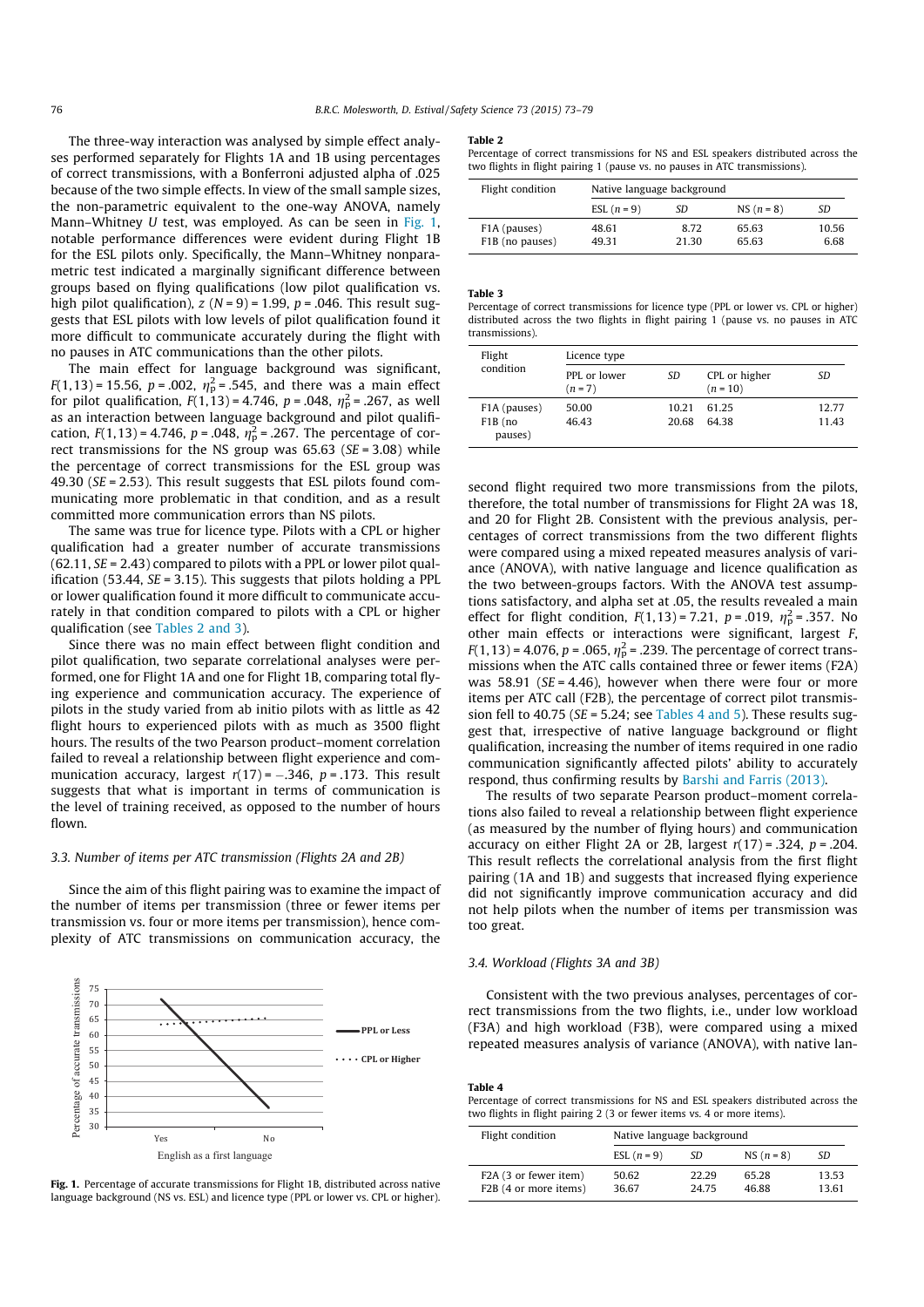#### Table 5

Percentage of correct transmissions for licence type (PPL or lower vs. CPL or higher) distributed across the two flights in flight pairing 2 (3 or fewer items vs. 4 or more items).

| Flight condition                               | Licence type              |               |                             |                |
|------------------------------------------------|---------------------------|---------------|-----------------------------|----------------|
|                                                | PPL or lower<br>$(n = 7)$ | SD.           | CPL or higher<br>$(n = 10)$ | SD             |
| F2A (3 or fewer item)<br>F2B (4 or more items) | 46.83<br>30.71            | 21 24<br>1336 | 65.00<br>49.00              | 15.28<br>21.58 |

guage and licence qualification as the two between-groups factors. Since the request for fuel calculation occurred after the fourth ATC call, data was analysed following this point (giving a total of 13 possible transmissions out of 17 for the whole flight). With the ANOVA test assumptions satisfactory, and alpha set at .05, the results revealed a main effect for flight condition,  $F$ ,  $F(1,13) = 6.90$ , p = .021,  $\eta_\texttt{p}^2$  = .368. There was however no interaction between flight condition and language background, flight condition and licence qualification, or flight condition, language background and licence qualification, largest F, F(1,13) = .79, p = .39,  $\eta_{\rm p}^2$  = .057. The percentage of correct transmissions during Flight 3A (low workload) was 60.22 ( $SE = 4.21$ ) while the percentage of correct transmissions during Flight 3B (high workload) was  $49.58$  (SE = 2.92). This result suggests that increasing the pilots' workload adversely affected their ability to communicate effectively during flight.

There was a main effect for language background, F,  $F(1,13)$  = 6.39, p = .025,  $\eta_p^2$  = .2301; and no other interactions were significant, largest F, F(1,13) = 3.56, p = .082,  $\eta_{\rm p}^2$  = .215. The percentage of correct transmissions for NS pilots was  $62.50$  (SE = 4.64) while the percentage of correct transmissions for ESL pilots was 47.31 ( $SE = 3.82$ ; see Tables 6 and 7). Consistent with the results from flight pairing 1A and 1B, this result shows that pilots with native English language background found it easier to communicate than to ESL pilots, irrespective of workload.

As a manipulation check to ensure that performance between the two flights was not affected by other unknown or uncontrolled factors, the number of correct transmissions prior to the increase in workload (after 4 ATC calls) was compared between the two flights. With assumptions of normality met, the results of a dependent  $t$  test failed to reveal a statistically significant difference between correct transmissions in Flight 3A and in Flight 3B,  $t(17) = 1.23$ ,  $p = .236$ . This result suggests that pilots found the two flights similar up to the point when they were asked to increase their workload in Flight 3B.

The results of two separate Pearson product–moment correlations also failed to reveal a relationship between flight experience and communication accuracy in either of the two flights, largest  $r(17)$  = .138, p = .598. Again this result suggests that a higher number of flying hours did not lead to an improvement in communication accuracy.

# 3.5. Congested radio frequency (Flights 4A and 4B)

In this flight pairing, the total number of transmissions expected from the pilot was 11 for each flight, but there were additional ATC calls directed at other aircraft and a number of transmissions from other traffic on the same radio frequency in

#### Table 6

Percentage of correct transmissions for NS and ESL speakers distributed across the two flights in flight pairing 3 (low workload vs. high workload).

| Flight condition                          | Native language background |                |                |              |  |
|-------------------------------------------|----------------------------|----------------|----------------|--------------|--|
|                                           | ESL $(n=9)$                | SD.            | $NS(n=8)$      | SD           |  |
| F3A (low workload)<br>F3B (high workload) | 53.85<br>39.32             | 14.90<br>15 12 | 62.50<br>57.69 | 17.17<br>712 |  |

#### Table 7

Percentage of correct transmissions for licence type (PPL or lower vs. CPL or higher) distributed across the two flights in flight pairing 3 (low workload vs. high workload).

| Flight condition                          | Licence type            |                |                             |               |  |
|-------------------------------------------|-------------------------|----------------|-----------------------------|---------------|--|
|                                           | PPL or lower<br>$(n=7)$ | SD             | CPL or higher<br>$(n = 10)$ | SD            |  |
| F3A (low workload)<br>F3B (high workload) | 56.04<br>40.66          | 14.54<br>19.72 | 59.23<br>53.08              | 17.78<br>8.46 |  |

Flight 4B. The series of analyses for Flights 4A and 4B followed a similar format as the other three flight pairings, namely percentages of correct transmissions from the two different flights, i.e., uncongested frequency (F4A) and congested frequency (F4B), were compared between the two flights using a mixed repeated measures analysis of variance (ANOVA), with native language and flight qualification as the two between-groups factors. With the ANOVA test assumptions satisfactory, and alpha set at .05, the results failed to reveal any main effect or interaction, largest  $F$ ,  $F(1,13) = 3.05$ .  $p = .104$ ,  $\eta_p^2 = .190$  (see Tables 8 and 9). This result suggests that radio frequency congestion does not affect pilots' ability to communicate effectively, irrespective of their language background or pilot qualification.

The final two correlational analyses also failed to reveal a relationship between flight experience and communication accuracy on either of the two different flights, largest  $r(17) = .250$ ,  $p = .333$ . Again this result suggests that more flying experience did not lead to improved communication accuracy irrespectively of radio frequency congestion. In other words, pilots of all levels of qualification and experience are able to ignore chatter on the radio and to make their calls appropriately.

# 3.6. Synopsis across all four flights

The experimental design allowed for direct comparisons within each flight pairing (e.g., between F1A and F1B), but did not permit direct comparison between the four different scenarios (e.g., F1A and F1B compared to F2A and F2B). Although the first three flight scenarios all commenced from Camden Aerodrome and tracked in a southerly direction to Wollongong, Goulburn or Canberra, this is where the similarities cease. The different navigation scenarios contained different air traffic control instructions for obvious reasons, namely to reduce as much as possible the potential of a learning effect, and flight scenario number four required participants to approach and land at Bankstown Aerodrome. Nevertheless, the experimental design still permits some comparisons between the four different flight scenarios, which provide some interesting observations. For example, data presented in Tables 8 and 9 illustrates that, irrespective of language background, pilots seemed to find communicating during flight scenario number 4 (approach and landing at Bankstown Aerodrome) less challenging than the other three flight scenarios. On average, 68% of their communications were correct in Flights 4A and 4B. In contrast, just over half (53%) of pilot communications during the other six flights (tracking south to Wollongong, Goulburn or Canberra) were correct. Since scenario four, i.e., approaching an aerodrome to land (even while

#### Table 8

Percentage of correct transmissions for NS and ESL speakers distributed across the two flights in flight pairing 4 (no radio congestion vs. high radio congestion).

| Flight condition                                         | Native language background |                |               |                |
|----------------------------------------------------------|----------------------------|----------------|---------------|----------------|
|                                                          | ESL $(n=9)$                | SD             | $NS(n=8)$     | SD             |
| F4A (no radio congestion)<br>F4B (high radio congestion) | 61.62<br>66.67             | 18.62<br>14 38 | 76 14<br>7045 | 13.69<br>16.65 |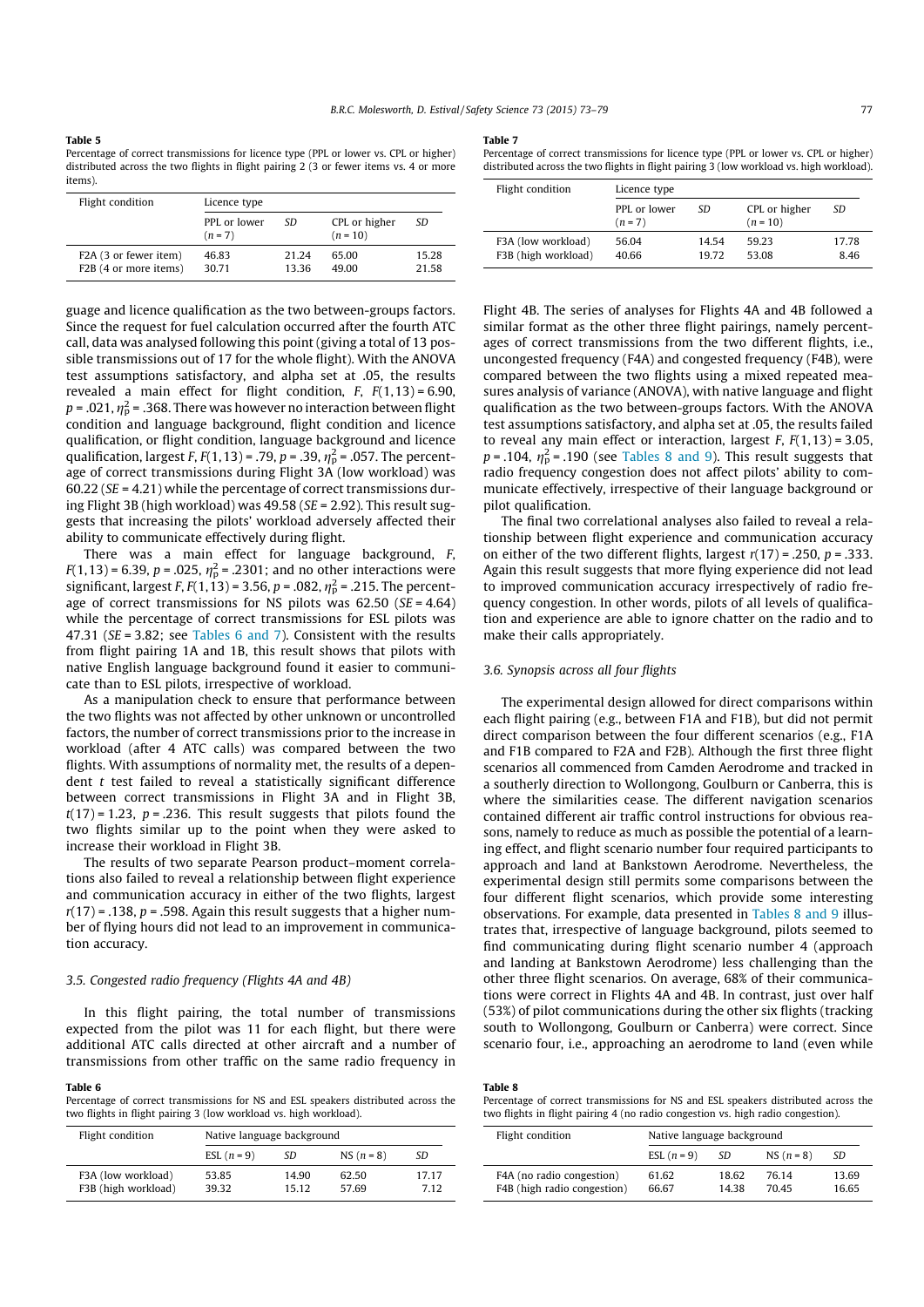#### Table 9

Percentage of correct transmissions for licence type (PPL or lower vs. CPL or higher) distributed across the two flights in flight pairing 4 (no radio congestion vs. high radio congestion).

| Flight condition               | Licence type              |       |                             |       |  |  |
|--------------------------------|---------------------------|-------|-----------------------------|-------|--|--|
|                                | PPL or lower<br>$(n = 7)$ | SD.   | CPL or higher<br>$(n = 10)$ | SD.   |  |  |
| F4A (no radio<br>congestion)   | 59.74                     | 14.71 | 74 55                       | 17.56 |  |  |
| F4B (high radio<br>congestion) | 72.73                     | 10.50 | 6545                        | 17.57 |  |  |

ignoring chatter over the radio), could be considered the most routine of all the four scenarios, this result is hardly surprising, nonetheless noteworthy.

Comparing the three southerly cross country flights under adverse conditions, i.e., Flight 1B with no pauses between items in ATC transmissions, Flight 2B with more than four items per ATC transmission, and Flight 3B under high workload, the flight condition that yielded the worst performance amongst both NS and ESL pilots was Flight 2B (four items per ATC transmission). This result is consistent with Barshi and Farris (2013) and suggests that having a large number of items in ATC transmissions (more than four) is particularly problematic for effective communication.

In terms of language background and performance, the results largely failed to reveal any surprises, with NS pilots producing more correct transmissions as a whole (63%) compared to ESL pilots (51%). What is surprising however, is the large number of errors in radio transmissions by pilots in the first place. For NS pilots, the percentage of incorrect transmissions was approximately 40%, while for ESL pilots this approached 50%. Therefore, the combined accuracy of content communicated over the radio in GA is a little more than fifty per cent. This result would suggest either that aviation communication is very difficult or that GA pilots are poorly trained when it comes to radio communication. It seems likely that aviation communication is in fact harder than generally considered, and this in itself would indicate that the quality of the training needs to be improved.

## 4. Discussion

The main aim of the present research was to investigate the relationship between flight condition and communication accuracy by pilots across four different flight scenarios. In addition, the present research sought to investigate whether known factors such as native language background, pilot qualification or flight experience interacted with pilots' ability to communicate accurately during flight. The results revealed a complex relationship between these variables. For example, and not surprisingly, overall NS pilots committed fewer errors than ESL pilots in their radio transmissions. However, when the task was very familiar such as arriving at the local aerodrome (i.e., Flight 4B) or when the radio transmissions were particularly difficult (i.e., Flight 2B), both NS and ESL pilots found it equally easy or hard. In contrast, when the task was less familiar, ESL pilots committed more communication errors than NS pilots. This result would seem to suggest that the act of communicating over the radio is cognitively taxing, and when combined with other high workload tasks, performance deteriorates. For pilots, this may come as no surprise as it highlights the importance of the aforementioned adage: aviate, navigate, communicate.

What is of particular concern is the overall poor communication performance of all pilots. Given that it is widely reported that miscommunication is a contributing factor in many aviation incidents

and accidents (Cushing, 1994; Corradini and Cacciari, 2002), the results from the present research suggest that it is an area that warrants particular attention. The results further suggest that relying on the natural development of communication skills as a progression of flight experience is not an option; recall licence qualification and not hours of flight experience yielded differences in communication performance. In the context of aviation, and given that theory tests for flying qualifications such as PPL, CPL and Air Transport Pilot Licence (ATPL) require pilots to achieve a minimum of 70% (80% for ATPL or CPL Air Law), correctly communicating in approximately only half of all the transmissions, as in the present study, is alarming.

In relation to the four research questions at the centre of this study, the results suggest that the absence of pauses in transmission is particularly problematic for ESL pilots with low pilot qualifications (question 1). Question two was concerned with the number of items presented in each radio transmission, and the results are definitive. Including four or more items in a radio transmission adversely affects communication accuracy and native language or pilot qualification cannot compensate for the increased level of difficulty. Pilot workload was also found to adversely affect communication performance (question 3), however this time having a native language background was sufficient to offset this effect. Finally, the results from the present research suggest that all pilots, including low qualification pilots and ESL pilots were able to filter out any radio transmissions that were not relevant to them (question 4). This raises the question whether pilots were actually filtering, or ignoring, them; if the latter, this has important safety implications and warrants further investigation.

#### 4.1. Limitations and future research

While the results from the present research clearly highlight the effects of various conditions of pilots' communication performance, they need to be interpreted within the confines of the study. The present study drew upon pilots working or being trained within the general aviation sector of aviation. These pilots were either predominately based or regularly flew to or from one of the busiest general aviation airports in the southern hemisphere (Sydney Metro Airports, 2014), which functions as a controlled aerodrome extending well into the night. How pilots from other sectors of aviation such as commercial aviation or military aviation, or pilots not normally exposed to controlled airspace perform remains unknown; hence an area for future research.

Given that the results from flight pairing three (workload) suggests that communicating in aviation is cognitively taxing (in line with Linde and Shively, 1998) it would be prudent to examine this in greater detail in order to determine which aspect of this task are taxing (i.e., remembering what has to be said, order in which items need to be placed, or noise; Molesworth and Burgess, 2013), and to investigate training methods to reduce their effect. In addition, and for the purpose of highlighting how cognitively taxing communication in aviation is, future research should attempt to quantify this. In doing so, this would highlight the challenges pilots face, and in particular ESL pilots. This in turn should assist in deriving countermeasures to mitigate their effects.

Future research should also examine the relationship between communication and flight performance. In the present study a flight simulator was employed to reflect the operational environment and an exclusion criteria was set where any pilot who failed to follow ATC instructions was excluded (no pilots excluded). What remains an area for future research is to collect and scrutinise the pilots' flight performance, such as their ability to hold and maintain altitude and heading, in order to determine if there is a trade-off between flight performance and communication (i.e., ''Aviate > Navigate > Communicate''). Finally, having established